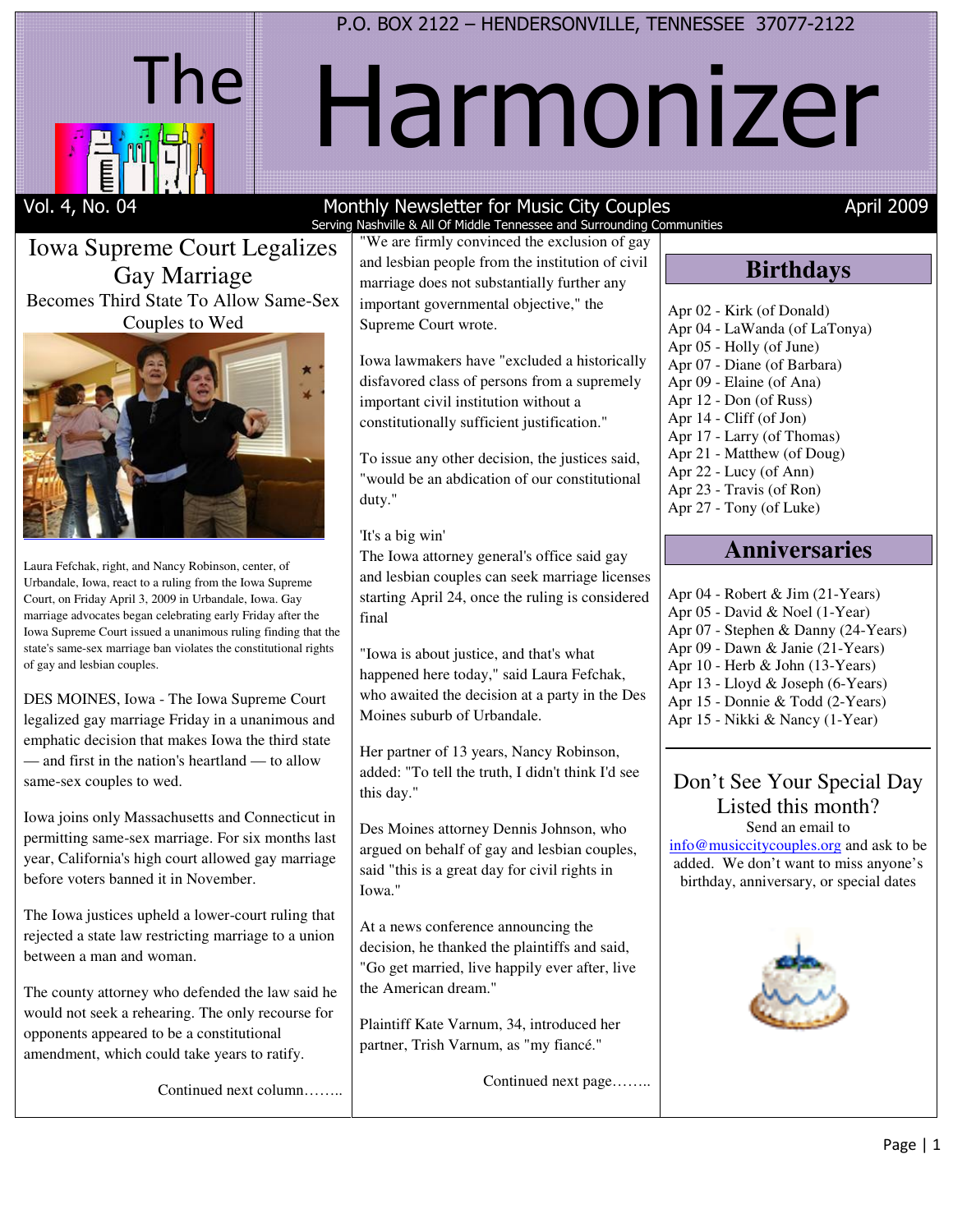Vol. 4, No. 04 **Monthly Newsletter for Music City Couples** April 2009 Serving Nashville & All Of Middle Tennessee and Surrounding Communities

"I never thought I'd be able to say that," she said, fighting back tears.

Jason Morgan, 38, said he and his partner, Chuck Swaggerty, adopted two sons, confronted the death of Swaggerty's mother and endured a four-year legal battle as plaintiffs.

"If being together though all of that isn't love and commitment or isn't family or marriage, then I don't know what is," Morgan said. "We are very happy with the decision today and very proud to live in Iowa."

In its decision, the Supreme Court upheld an August 2007 decision by a judge who found that a state law limiting marriage to a man and a woman violates the constitutional rights of equal protection.

The Polk County attorney's office claimed that Judge Robert Hanson's ruling violated the separation of powers and said the issue should be left to the Legislature.



Sean Fritz, left, and Tim McQuillan embrace Friday at the end of their wedding ceremony as the Rev. Mark Stringer looks on in Des Moines, Iowa.

Two men sealed the state's first legal same-sex marriage with a kiss Friday morning, less than 24 hours after a judge threw out Iowa's ban on gay marriage and about two hours before he put his own ruling on hold. It was a narrow window of opportunity.

Polk County Judge Robert Hanson temporarily cleared the way for same-sex couples across the state to apply for marriage licenses in the county when he ruled Thursday that Iowa's 1998 Defense of Marriage Act, which allowed marriage only between a man and a woman, violated the constitutional rights of due process and equal protection of six gay couples who had sued.

New Couples Spotlight



**Meet this month's new couple - Darlene & Barbara Murfreesboro, TN** 

#### **Birthday**

 Darlene - Set/13 Barbara - Feb/12

**Anniversary** February 12, 2009

**How you met:**  Internet Dating Sight

**How you found Music City Couples:**  Surfing the Net

#### **Hobbies:**

Reading, Walking, Good Food, Spending time with friends, Human Rights, Camping, Art Work of various kinds

# **Work:**

Darlene works on weekend and goes to school through the week to become a Social Worker; she has two more semesters to go.

# **Family:**

Darlene's family lives in Tennessee Barbara's family lives in Florida Darlene has 1-adopted daughter who still lives at home

We welcome our newest couple and ask that you drop them an email and welcome to our group.

**Welcome Darlene and Barbara**

### **Art and fashion will fuse at More Unpredictable Fourth annual fundraiser set for April 26**



Plans are underway for the fourth annual Unpredictable fashion show which is set to be held on Sunday, April 26, at Play Dance Bar. This year's **More Unpredictable**  show - *presented by Bridgestone* and *Gish, Sherwood and Friends* - will combine the funkiest in fashion with the finest of art and a silent auction which already boasts several high-dollar items.

One hundred VIP tickets are available this year and, at only \$50, will sell out quickly. The VIP package include a VIP goodie bag and VIP seating by the stage. There are 300 general admission tickets available for \$20 in advance and \$25 at the door.

Visit UnpredictableNashville.com to buy tickets, make a donation or volunteer your time to create another successful fundraiser for Nashville's GLBT Chamber of Commerce.



#### **2009 Festival – April 16-23**

Nashville Film Festival (NaFF) is hosted by the Regal Green Hills Stadium 16 in the Green Hills area of Nashville, Tennessee. With over 22,000 people attending our 2008 edition, it is one of the best-known arts events in Tennessee and is the biggest, most international film festival in the mid-South.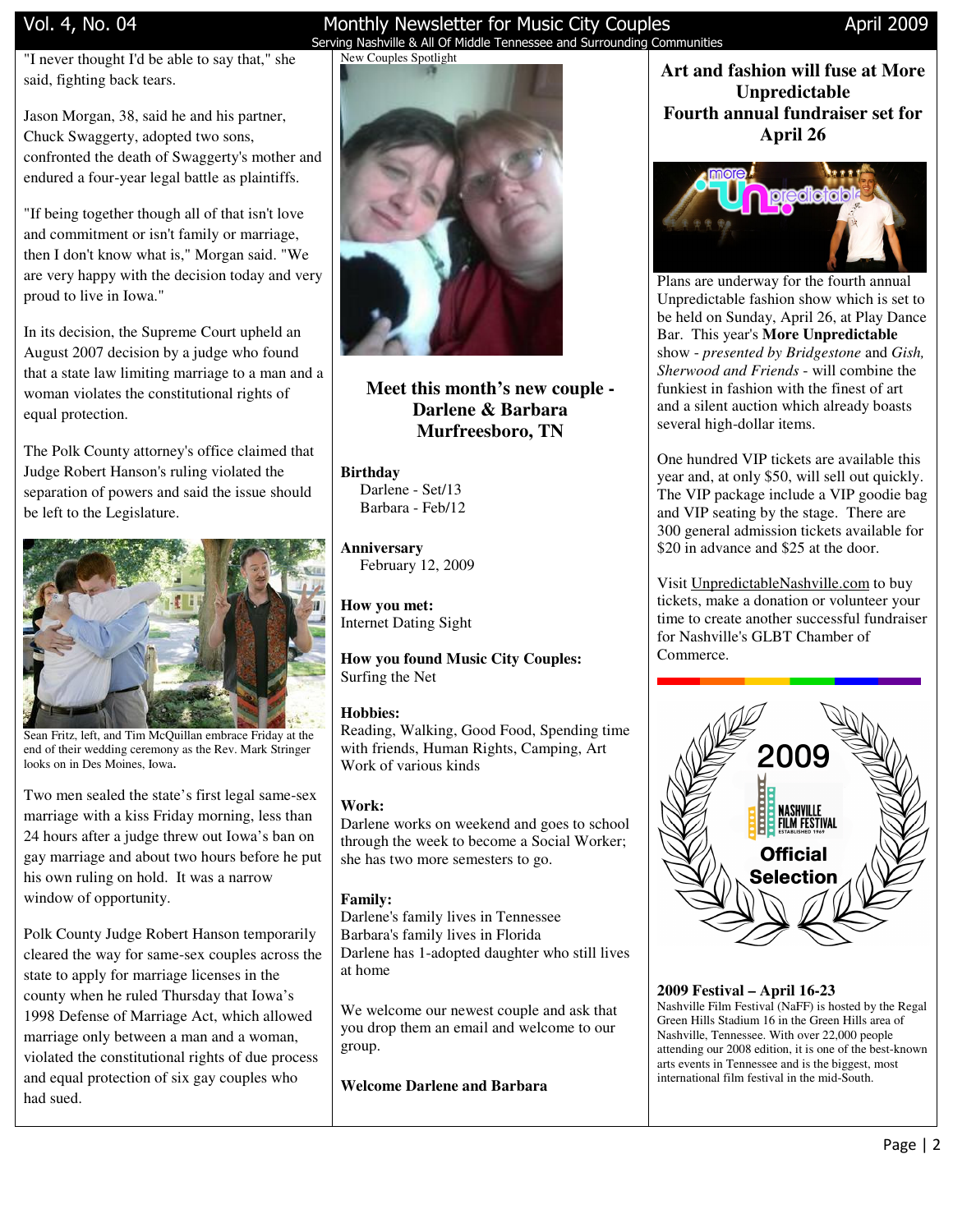

# **Music City Couples Will Provide A Booth Again This Year**

## **Pride Celebration**

 **When: Saturday June 20, 2009 Time: 11:00 a.m. - 6:00 p.m. Where: River Front Park - Downtown Nashville**

# **'Mark Your Calendars Today'**



Our cost for this year's booth will be \$280.00. We are excited that we can participate again this year. The River Front Park will provide us more visible to Nashville and surrounding communities.

Music City Couples is asking for donations to help cover the cost of the booth rental. Donations can be made through PAYPAL using the following email address:

# info@musiccitycouples.org

Donations can also be sent by personal check made out to Music City Couples and mail to the following address:

**Music City Couples** 

**P.O. Box 2122** 

**Hendersonville, TN 37077-2122** 

#### Vol. 4, No. 04 **Monthly Newsletter for Music City Couples** April 2009 Serving Nashville & All Of Middle Tennessee and Surrounding Communities

Entertainment line-up set for Nashville's Pride Festival Lady Bunny to emcee, Deborah Cox to headline



Nashville Pride announced today that Lady Bunny will emcee and Deborah Cox will headline this year's Pride festival which will be held in Riverfront Park on Saturday, June. 20

With her glitzy outfits, sky-high wigs, and false eyelashes long enough to embarrass even Tammy Faye Bakker, multi-talented drag artiste Lady Bunny would turn heads even if looking glamorous was her only talent. But this isn't just another man in a dress: Bunny is a successful comedienne, emcee, singer, songwriter, actress, DF, and, most famously, the founder, organizer, and hostess of Wigstock, the outrageous festival of drag and music that delighted up to 40,000 New Yorkers every Labor Day for nearly 20 years.

She tours constantly, bringing down the house from Cincinnati to Tel Aviv with her bawdy, Dusty Springfield-meets - Don Rickles mix of potty-mouthed humor, Southern charm, zany "Laugh-In: - style skits, and X-rated pop song parodies. Bunny has emceed events ranging from Absolut Vodka corporate parties to Los Angeles' 2003 Gay Pride parade and has shared the stage with Cyndi Lauper, k.d. lang, and the B-52's.

She's also made the leap to television and the movies, with cameo appearances, INB's "Sex and the City"; Britney Spears' MTV special "In the Zone and up All Night" and the feature films Dragtime, Party Girl, and To Wong Foo,

Continued next column……..

Thanks for Everything! Julie Newmar. Bunny also DJs at fashion industry parties and society events around the globe; has collaborated as singer and songwriter with the likes of Lady Miss Kier and The Ones; and is a frequent cultural commentator for magazines such as Visionaire and Interview, as well as talking head for the TV networks like E! and VH1 (look for her on the upcoming "Heroes of Bad Taste"). Talented, glamorous, and funny as hell, The "Lady" Bunny is a glittering comet hurtling toward planet Show Biz. Brace yourself for impact.

*Provided by ladybunny.net http://www.ladybunny.net*

Other acts to perform during the Nashville Pride Saturday festival include: Nashvillebased Kelly King who produced a Top 25 Billboard Pop Hit "I Don't Wanna Sing That Song" on the Adult Contemporary Charts in 2007; rock trio Eric Himan and the Adams with songs from Eric's album Resonate and covers of songs from the likes of Prince and Maroon 5; and Jason Antone who's tracks "Be Free" and Love's Gonna Lead You Back" made the Top 25 on the Billboard Club Charts.

*By Joey Leslie Managing Editor Out &About Newspaper Posted 04/09/2009* 

# Current News Corner

# \*\*\*Coming Soon\*\*\*

We are diligently working on producing each monthly newsletter by the first of each month. Included in that goal is to find someone, in the community, that has an inside advanced knowledge of current news and events. We would like to be able to provide a "Month-at-a-Glance" listing of upcoming events so that our couples can plan ahead for events of interest.

Please share your thoughts!